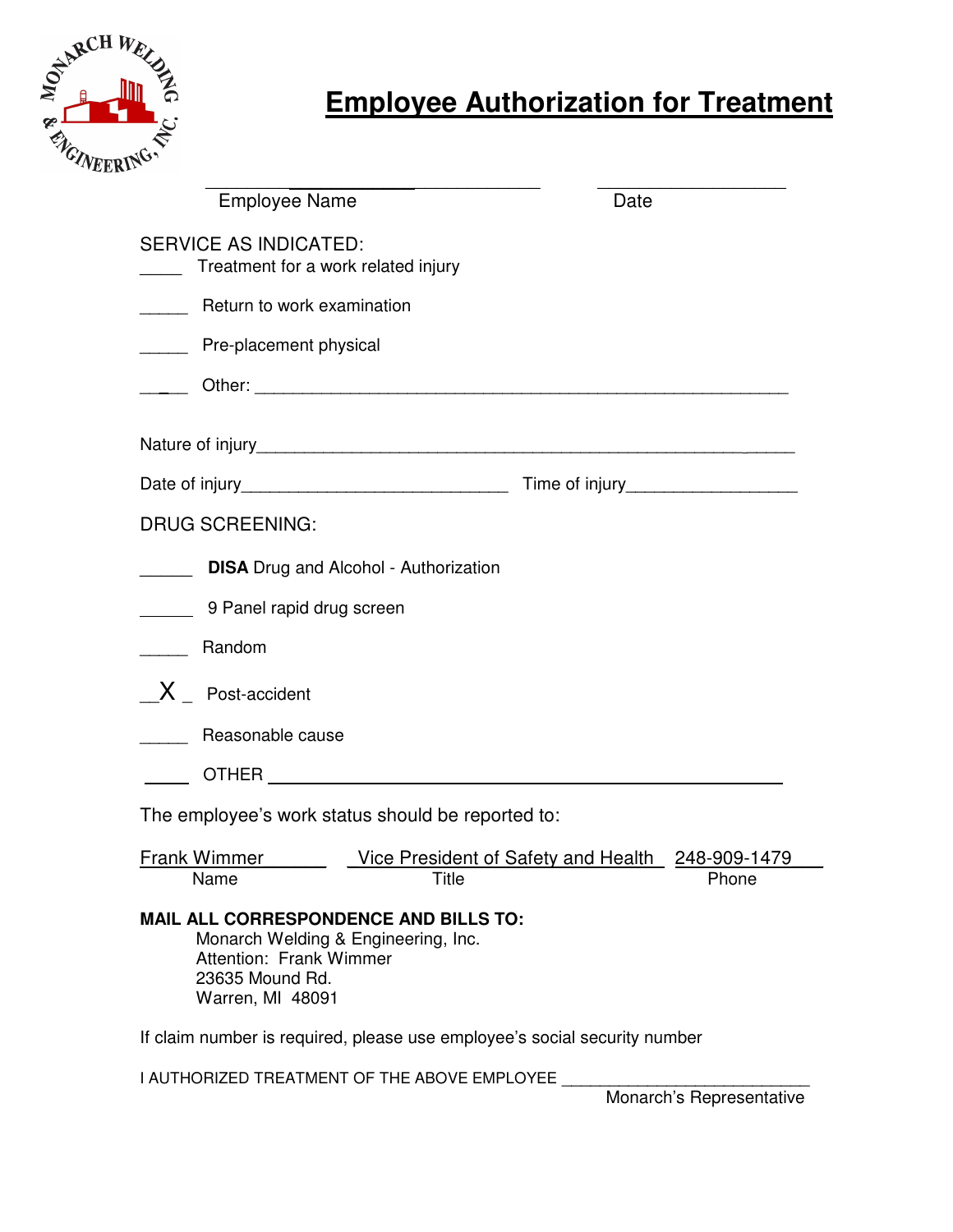

## **Employee Incident Investigation Report**

| <b>GENERAL INFORMATION</b>                                                       |                                                                                                       |
|----------------------------------------------------------------------------------|-------------------------------------------------------------------------------------------------------|
|                                                                                  |                                                                                                       |
|                                                                                  |                                                                                                       |
|                                                                                  |                                                                                                       |
| <b>EMPLOYEE INFORMATION</b>                                                      |                                                                                                       |
|                                                                                  |                                                                                                       |
|                                                                                  |                                                                                                       |
|                                                                                  |                                                                                                       |
|                                                                                  | Dependents ___________ Height ________ Weight _______ Occupation _______________                      |
|                                                                                  | Hire Date ___________________ Hours Worked Per Day ____________ Start Time On Day Of Injury _________ |
|                                                                                  | Date Employer Notified ______________ Missed Time After Shift __________ Last Day Worked ________     |
|                                                                                  | Full Pay For Day Of Injury _____________ Body Part Affected _____________________                     |
|                                                                                  |                                                                                                       |
|                                                                                  |                                                                                                       |
|                                                                                  |                                                                                                       |
|                                                                                  |                                                                                                       |
|                                                                                  |                                                                                                       |
|                                                                                  |                                                                                                       |
|                                                                                  |                                                                                                       |
| Describe The Injury                                                              |                                                                                                       |
|                                                                                  |                                                                                                       |
|                                                                                  |                                                                                                       |
| How Could It Have Been Prevented                                                 |                                                                                                       |
|                                                                                  |                                                                                                       |
|                                                                                  |                                                                                                       |
| Corrective Actions Taken To Prevent Re-occurrence                                |                                                                                                       |
|                                                                                  |                                                                                                       |
|                                                                                  |                                                                                                       |
|                                                                                  |                                                                                                       |
| Number Of Days _______________ Did Employee Accept Medical Treatment - Yes or No |                                                                                                       |
|                                                                                  | Was Employee Hospitalized - Yes or No Did Employee Return To Work The Same Day - Yes or No            |
| Where Was Employee Treated                                                       |                                                                                                       |
|                                                                                  |                                                                                                       |
| Name & Phone No. Of Witnesses                                                    |                                                                                                       |
|                                                                                  |                                                                                                       |
|                                                                                  |                                                                                                       |
|                                                                                  |                                                                                                       |
|                                                                                  |                                                                                                       |
|                                                                                  |                                                                                                       |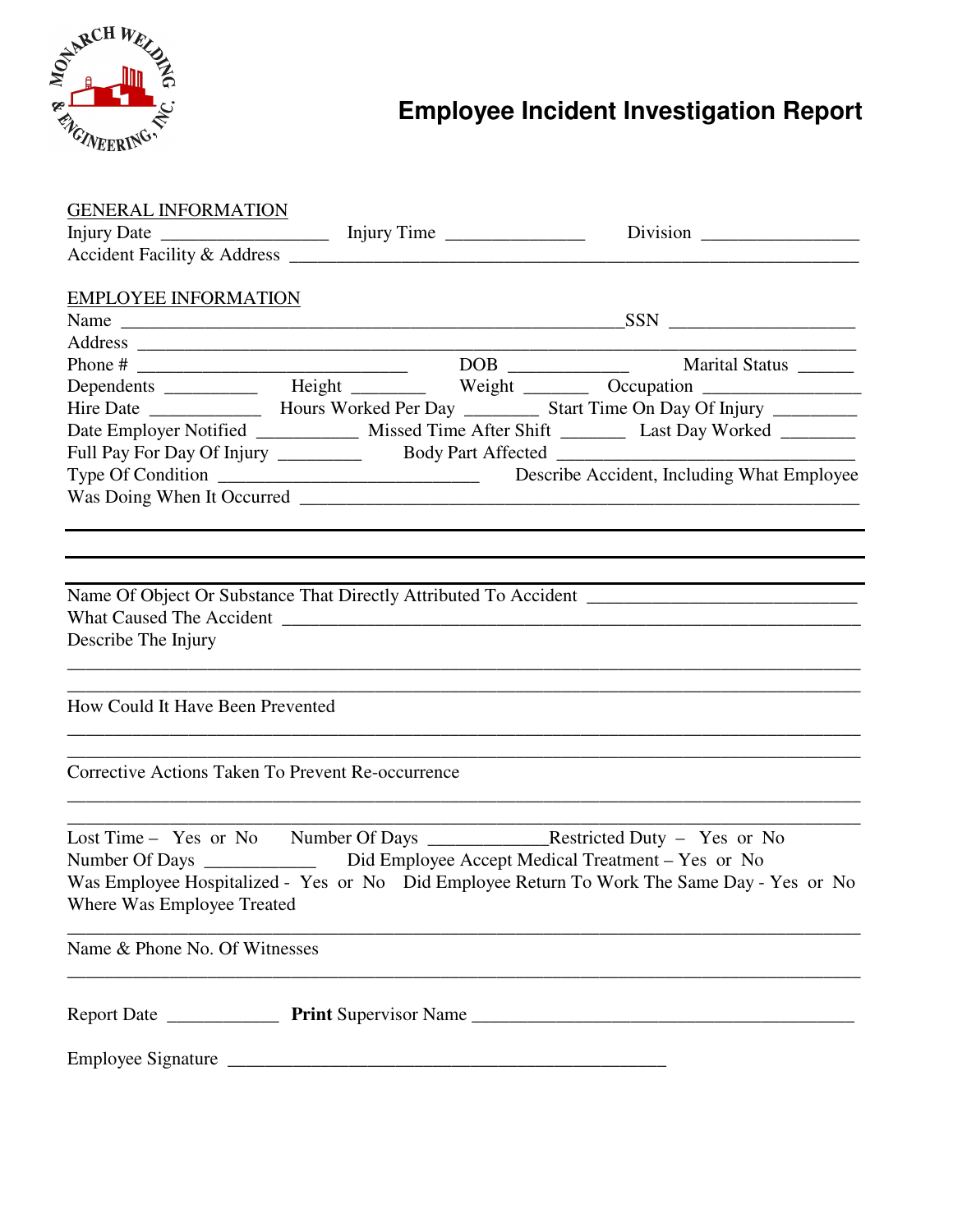| E CANALH We                                                 |       |          |                                                                                                                       | <b>Incident Investigation</b> |  |
|-------------------------------------------------------------|-------|----------|-----------------------------------------------------------------------------------------------------------------------|-------------------------------|--|
| RA<br>VEERI                                                 | Type: | Incident | Near Miss Stop The Job<br>(Circle One)                                                                                |                               |  |
| Employee Involved:                                          |       |          |                                                                                                                       | Trade: 1                      |  |
|                                                             |       |          |                                                                                                                       | Division: 1997<br>Time: am/pm |  |
| Nature of incident:                                         |       |          | <u> 1989 - Andrea State Barbara, amerikan personal di personal dengan personal dengan personal dengan personal de</u> |                               |  |
| What happened<br>before the Incident:                       |       |          |                                                                                                                       |                               |  |
| Root Cause:                                                 |       |          |                                                                                                                       |                               |  |
| <b>Corrective Actions:</b>                                  |       |          |                                                                                                                       |                               |  |
|                                                             |       |          |                                                                                                                       |                               |  |
| Submit with this form:                                      |       |          |                                                                                                                       | Attitude:                     |  |
| * Last Tool Box Safety Meeting<br>* JSA for day of incident |       |          |                                                                                                                       | Hurt themselves:              |  |
| * Other training Documents                                  |       |          |                                                                                                                       | Hurt someone else:            |  |
| Investigators:                                              |       |          |                                                                                                                       |                               |  |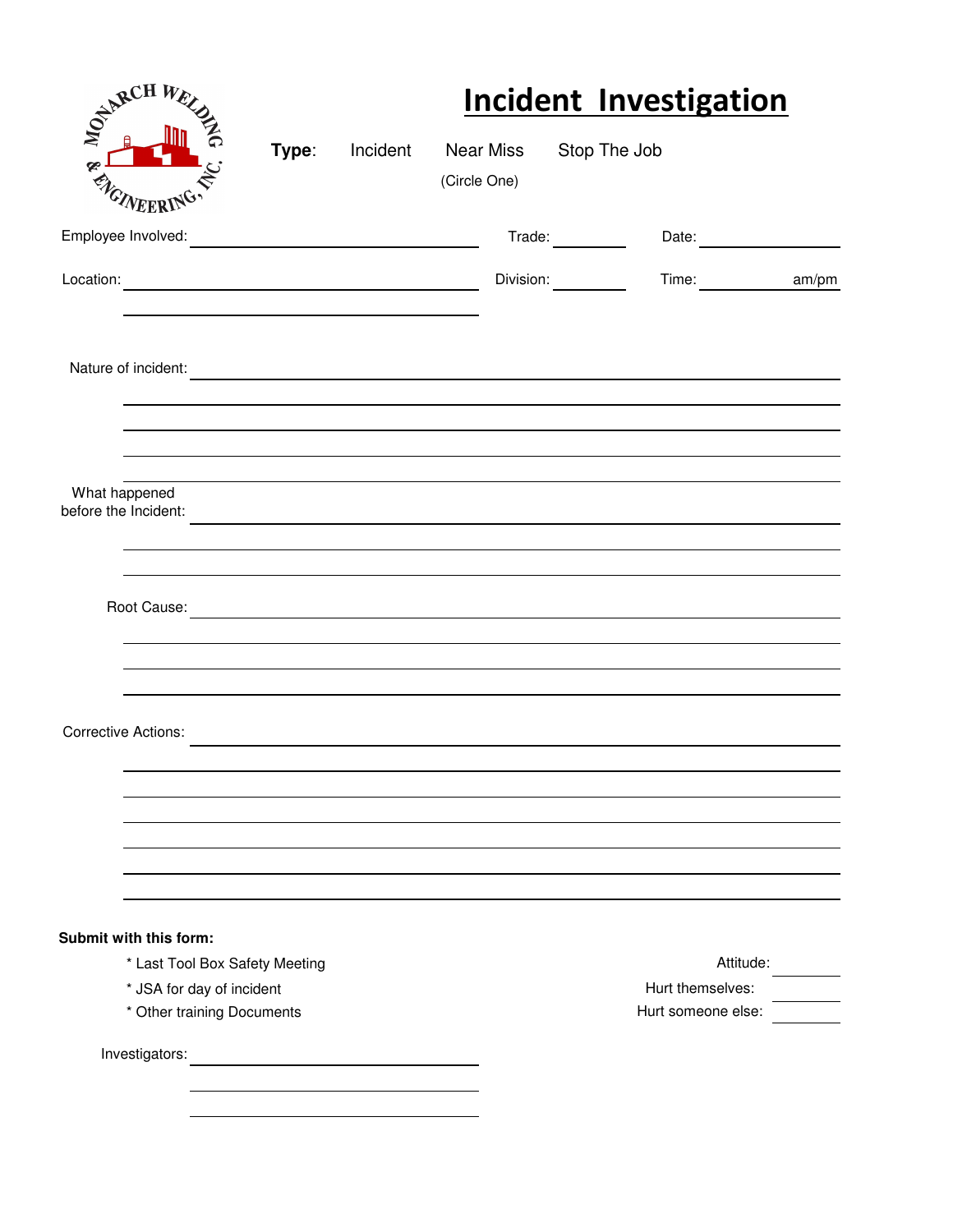

## **Witness Statement of Incident**

| State, in your own words, what you witnessed in regard to the above mentioned incident |                                                                                                                                                                                                                                |
|----------------------------------------------------------------------------------------|--------------------------------------------------------------------------------------------------------------------------------------------------------------------------------------------------------------------------------|
|                                                                                        |                                                                                                                                                                                                                                |
|                                                                                        |                                                                                                                                                                                                                                |
|                                                                                        |                                                                                                                                                                                                                                |
|                                                                                        |                                                                                                                                                                                                                                |
|                                                                                        |                                                                                                                                                                                                                                |
|                                                                                        |                                                                                                                                                                                                                                |
|                                                                                        |                                                                                                                                                                                                                                |
|                                                                                        |                                                                                                                                                                                                                                |
|                                                                                        |                                                                                                                                                                                                                                |
|                                                                                        |                                                                                                                                                                                                                                |
|                                                                                        |                                                                                                                                                                                                                                |
|                                                                                        |                                                                                                                                                                                                                                |
|                                                                                        |                                                                                                                                                                                                                                |
|                                                                                        |                                                                                                                                                                                                                                |
|                                                                                        |                                                                                                                                                                                                                                |
|                                                                                        |                                                                                                                                                                                                                                |
|                                                                                        |                                                                                                                                                                                                                                |
|                                                                                        |                                                                                                                                                                                                                                |
|                                                                                        | Date: the contract of the contract of the contract of the contract of the contract of the contract of the contract of the contract of the contract of the contract of the contract of the contract of the contract of the cont |